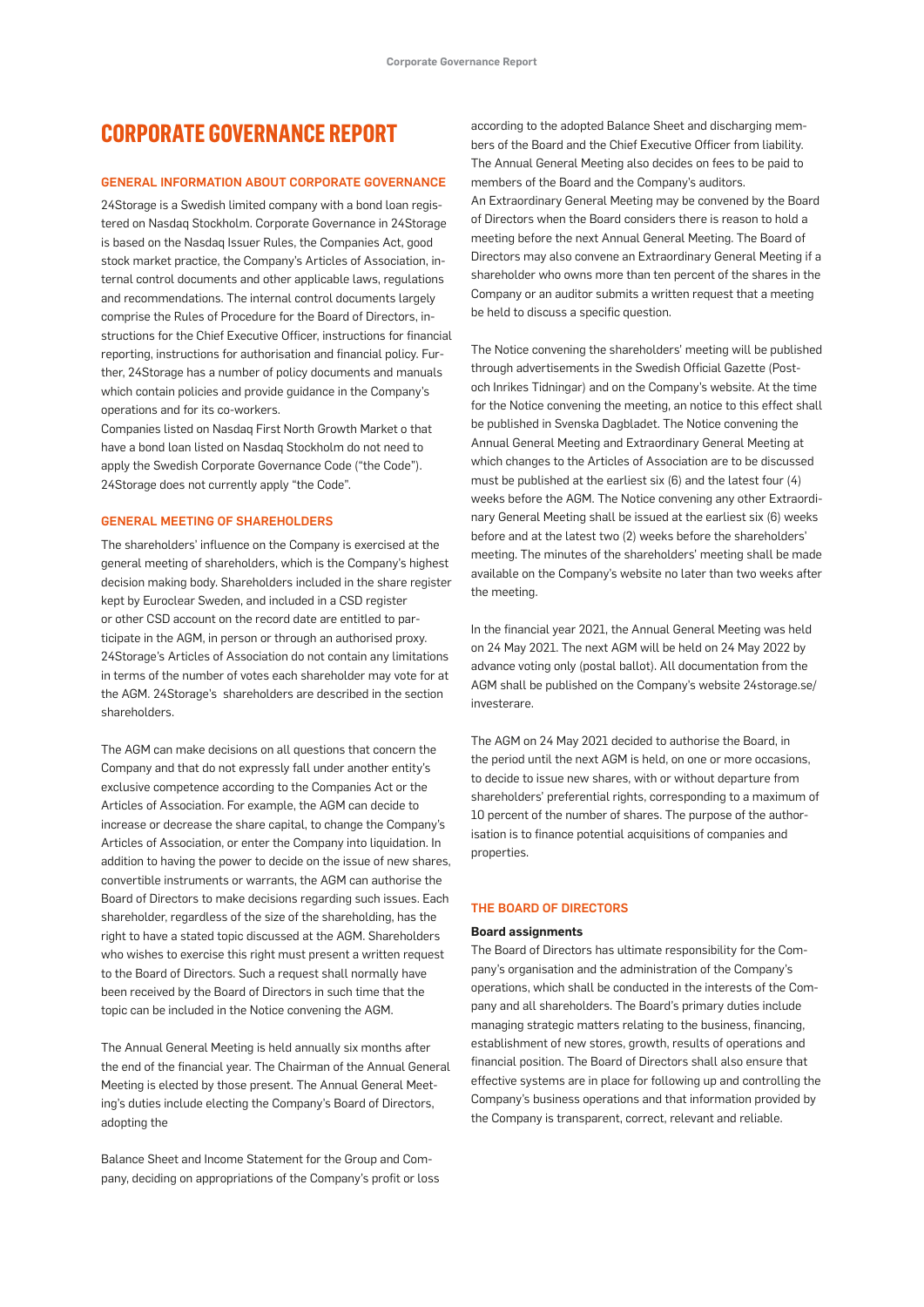#### **Composition of the Board of Directors**

Under 24Storage's Articles of Association, the Board of Directors shall comprise at least three and no more than ten members. The members are normally elected annually at the Annual General Meeting for the period until the end of the following Annual General Meeting, although additional members may be elected to the Board during the year at an Extraordinary General Meeting. At the time of the publication of the Annual Report, the Board consists of three ordinary members: Jasper Gilbey (Chairman of the Board), Oscar Maltesen and Johan Åström.

All Board members are elected for the period until the end of the next Annual General Meeting, which will be held in May 2022. Each Board member has the right to resign from the assignment at any time.

#### **Chairman of the Board**

It is the responsibility of the Chairman of the Board to direct the work of the Board and to ensure that it is conducted effectively and that the Board fulfils its obligations. The Chairman shall, through contact with the Chief Executive Officer, regularly be provided with the information required to follow the Company's position, financial planning and progress.

Furthermore, the Chairman shall consult with the CEO on strategic matters and ensure that Board decisions are executed in an effective manner.

The Chairman of the Board is responsible for contacts with shareholders on matters related to ownership and for conveying opinions from the owners to the Board of Directors.

#### **Board practices**

The Board follows written Rules of Procedure which are reviewed annually and adopted at the statutory Board meeting in conjunction with the Annual General Meeting.

The Rules of Procedure regulate the Board's work practices, tasks, decision-making procedures in the Company, the Board's meeting procedure, responsibilities of the Chairman and the division of responsibilities between the Board and the CEO. Instructions for financial reporting and instructions to the CEO are also adopted in conjunction with the statutory Board meeting. The CEO presents strategic, accounting and financial matters. During the financial year 2021, 18 recorded meetings were held. Board members' attendance at Board meetings is shown in the following table.

#### **Audit and Remuneration Committee**

The Board of 24 Storage has decided not to establish a specific Audit or Remuneration Committee. The Board is responsible for quality assurance of the Company's financial reporting, internal control and risk management, as well as reviewing and evaluating the Auditor's work and impartiality. It is also the Board's responsibility to prepare matters relating to remuneration and other terms of employment for the CEO and other senior executives.

#### **Remuneration to Board members**

The Chairman and Board members are paid a fee determined by the Annual General Meeting. The AGM on 24 May 2021 decided that a fee of SEK 300,000 shall be paid to the Chairman of the Board, that ordinary Board members who do not receive a salary from the Company shall receive a fee of SEK 150,000 and that other Board members shall not receive any remuneration. If a member of the Board performs work for the Company, over and above the work of the Board, a consultancy fee and other remuneration for such work may be paid after a special decision by the Board. Members of the Company's Board are not entitled to any benefits after they leave the Board.

The remuneration paid to the Board during 2021 can be seen in Note 4. The Extraordinary General Meeting on 11 January 2022 elected a new Board of Directors. It was decided that no board fee for 2022 shall be paid.

#### THE CEO AND OTHER SENIOR EXECUTIVES

#### **Responsibilities of the CEO and other Group management**

The CEO is appointed by the Board and manages the current administration of the Group according to the Board guidelines and instructions. The CEO is responsible for keeping the Board informed about the Company's progress and reporting on significant departures from adopted business plans and about events of major significance to the Company's progress and operations, and for producing relevant supporting data for Board decisions, e.g. concerning new establishments, investments and other strategic matters. Group management, which is led by the CEO, is comprised of persons with responsibility for significant areas within 24Storage.

#### AUDIT AND CONTROL

#### **External auditor**

The Company's auditor is appointed by the AGM. The Auditor shall review the Company's Annual Report and accounts as well as the Board's and CEO's administration.

In addition to the Audit Report, the Auditor normally presents an Audit Review in the Interim Reports.

The AGM in May 2021 appointed audit firm Öhrlings PricewaterhouseCoopers AB, (Torsgatan 21, SE-113 97 Stockholm) as the Company's Auditor for the period until the end of the AGM to be held on 24 May 2022. Öhrlings PricewaterhouseCoopers AB has been the Company's Auditor since 2021.

Authorised Public Accountant Johan Rippe is Auditor in Charge. Johan Rippe is a member of FAR. The Audit Report was signed by Johan Rippe and Martina Torp.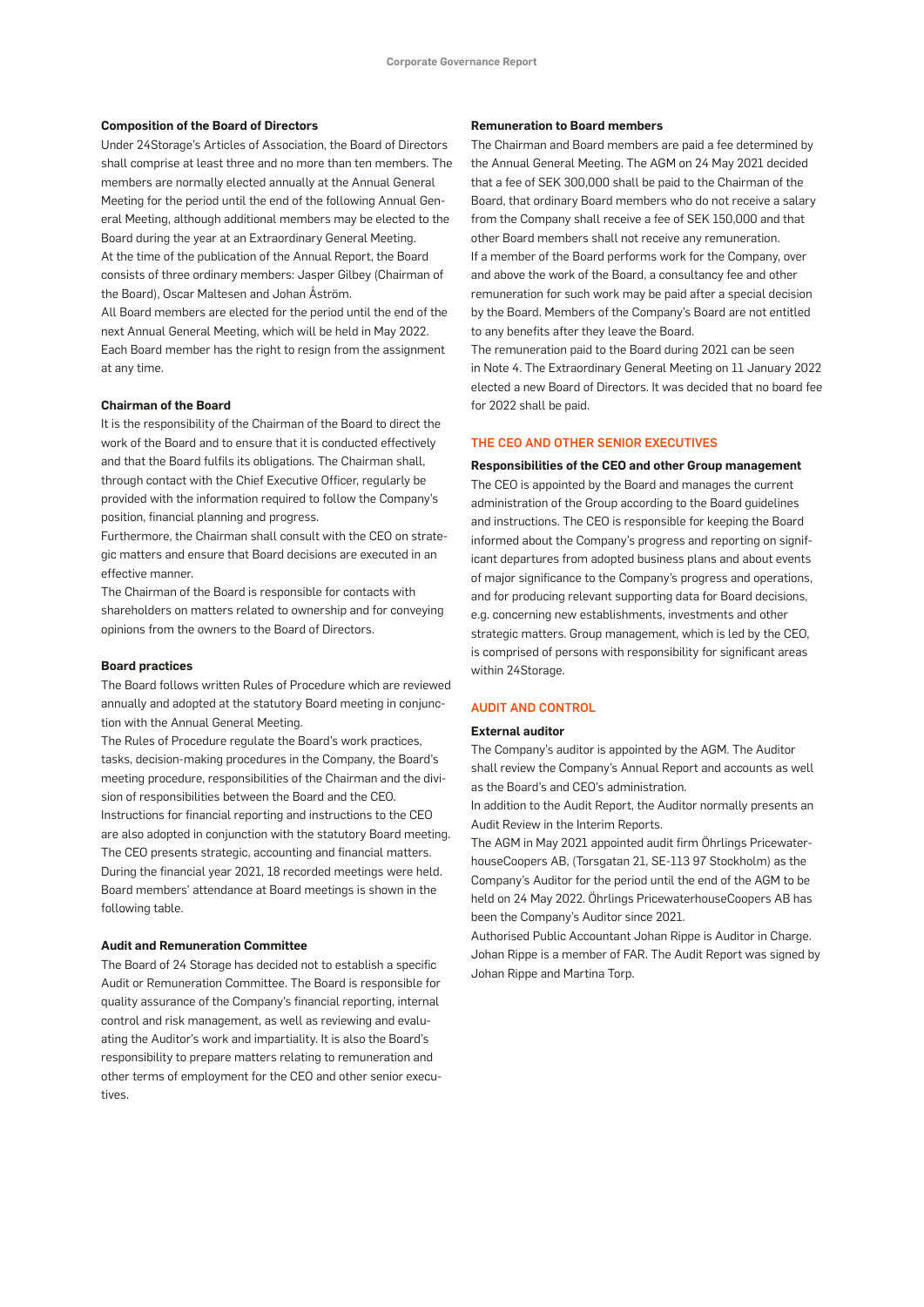#### **Remuneration to the Auditor**

The decision regarding remuneration to the Auditor is made by the AGM. The AGM on 24 May 2021 decided that a fee would be paid to the auditor according to the approved invoice.

#### **Internal audit and control**

The Board's responsibility for internal control is regulated in the Companies Act and the Annual Accounts Act, which state that information on key elements of 24Storage's system for internal control and risk management in connection with financial reporting shall be included in the Annual Report each year. The Board shall ensure that 24Storage has good internal control and formalised routines to ensure that adopted policies for financial reporting and internal control are followed, and that there are fit-for-purpose systems for follow-up and control of

the Company's operations and the risks that the Company and its operations are exposed to.

The overall purpose of internal control is to reasonably ensure that the Company's business strategies and goals are followed up and that the shareholders' investment is protected. Internal control shall also ensure that external financial reporting, with reasonable certainty, is reliable and has been prepared in accordance with good auditing practice, meets the requirements for the presentation of information in line with internal policies and that applicable laws and stipulations have been followed and that requirements for listed companies are met.

#### **Control environment**

24Storage's internal control is based on a control environment that comprises the organisation, decision paths, powers and responsibilities. The Board has written Rules of Procedure that stipulate the Board's responsibilities and regulates the Board's division of responsibilities. The Rules of Procedure also state the type of matters that should be presented to the Board for decision. The division of roles between the Board and the CEO are communicated in the Board's Rules of Procedure and the instructions to the CEO.

Furthermore, the CEO directs the operations in line with the Companies Act, other laws and stipulations and the rules and regulations governing listed companies. The Board monitors compliance with adopted policies for financial reporting and internal control and ensures that expedient relations with the Company's auditors are maintained.

Management is responsible for the system of internal control required to manage material operational risks.

#### **Risk assessment and control activities**

A clear organisation and decision-making procedures aim to create strong risk awareness amongst employees and ensure balanced risktaking. Built-in controls aim to minimise the risk of error in the reporting. Similarly, there are documented routines for the management of the Company's accounting and consolidation system.

This is followed up on a regular basis to maintain good internal control and prevent and discover risks.

#### **Risk management**

Significant risks that affect internal control with regard to financial reporting and operational controls are identified and managed at Group and subsidiary level. The Board is responsible for ensuring that material financial risks and the risk of error in financial reporting respectively are identified and prepared for Board decisions relating to potential measures to ensure correct financial reporting. The identification of processes where the risk of significant error is relatively high due to the complexity of the process or contexts involving high value amounts is a particular priority.

The Board assigns management the task of analysing operations and identifying and quantifying the risks to which the Group is exposed. After the risks have been identified, they are ranked according to probability and consequences. The Company regularly performs a number of business-related process controls, IT controls and controls focused on regulatory compliance, based on the analysis.

The Company performs a planned self-assessment routine according to an adopted plan, and the outcome is reported to the Board, who ensures that controls have been implemented. Results, analyses and actions taken as a result of this work are reported directly to the Board.

#### **Follow-up**

The Board continuously evaluates the information presented by management. The Board's work also includes ensuring that measures are taken with regard to possible failings and proposed measures arising from external audits and internal follow-up of internal control implemented by the Company. After the Board has received an analysis of the internal control, the Board decides on possible remedial actions to address the failings and weaknesses identified.

The Board also receives regular reports on the Group's financial position and development. The Group's financial position is examined after the end of each quarter and management carries out a detailed monthly analysis of the profit trend, which is reported to the Board in summarised form. The Auditors present their observations to the Board on one occasion each financial year.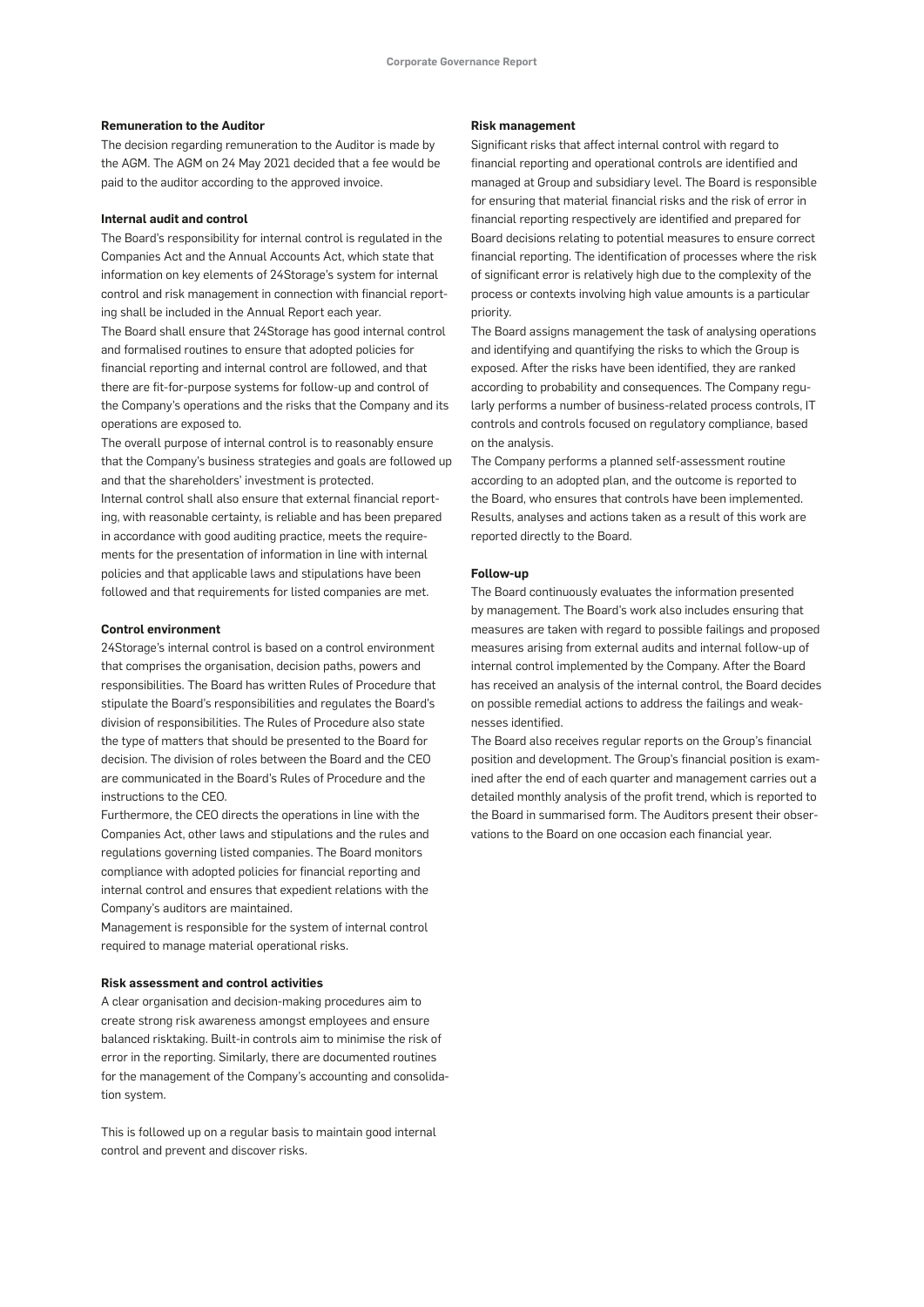# **SENIOR EXECUTIVES AND THE BOARD OF DIRECTORS**





**Born:** 1962 **Education and experience:** M.Sc. Business Administration and Economics, Stockholm School of Economics. Previously Group CFO of Eniro, deputy CEO and CFO of IBS, CEO of A-Com, deputy CEO and CFO of Scandic Hotels, and Director of



#### **GABRIEL BERGQVIST**

Finance of Ratos.

Head of Brand and Business Development since January 2019 **Born:** 1985 **Education and experience:** M.Sc. Marketing and Business Administration, Linnaeus University. Previously Head of Communications of PS Group, Head of Sales and Business Development of PS Communication and XperienceGroup, and Manager Wifi Development Onboard at SAS Airlines.

#### **ANDERS LÅNGBERG**

Head of Technology & IT since August  $2020$ **Born:** 1982 **Education and experience:** M.Sc. (Eng) Automotive Technology, Royal Institute of Technology, Stockholm. Previously Senior Manager at PwC Consulting Oslo in Business Technology. Prior to that, Software Engineering Manager at Accenture and Team Leader at Sogeti.

#### **MIKAEL TELJSTEDT**

Head of Real Estate & Construction since September 2018 **Born:** 1974

**Education and experience:**

M.Sc. in Earth Science and studies in economics, Stockholm University. Previously Real Estate Director at Pelican Selfstorage and Real Estate Manager at Lidl Sverige KB.

### **HENRIK BACKMAN**

CFO since January 2022 **Born:** 1971

**Education and experience:**

Management Diploma from Hotel Management School Les Roches in Switzerland. CFO at Compass Group, Sweden and many years' experience of senior positions with Green Cargo, Stockholm Arlanda Airport, Upplands Motor and Nordic Service Partners.

#### **KARIN LINDBLOM**

Head of HR since December 2017 **Born:** 1986

**Education and experience:** B.Sc. in Human Resources Management/Personnel Administration, Stockholm University. Previously Nordic HR Business Partner at Estée Lauder Companies Inc., Kellogg Company and Media Markt, and Regional HR Manager at Espresso House.

#### **SEBASTIAN REFAI**

Head of Sales & Operations since January 2018 **Born:** 1984

**Education and experience:**

B.Sc. in Economics, Uppsala University Previously Management consultant at Tom Hope and Contact Centre Manager at Teleperformance Nordic.



#### **JASPER GILBEY** Chairman of the Board since January 2022.

Head of TIAA General Account, Europe at Nuveen Real Estate.

#### **OSCAR MALTESEN**

Board member since January 2022. Investment Manager, Nordics at Nuveen Real Estate.

#### **JOHAN ÅSTRÖM**

Board member since January 2022. Head of Real Estate, Nordics at Nuveen Real Estate.